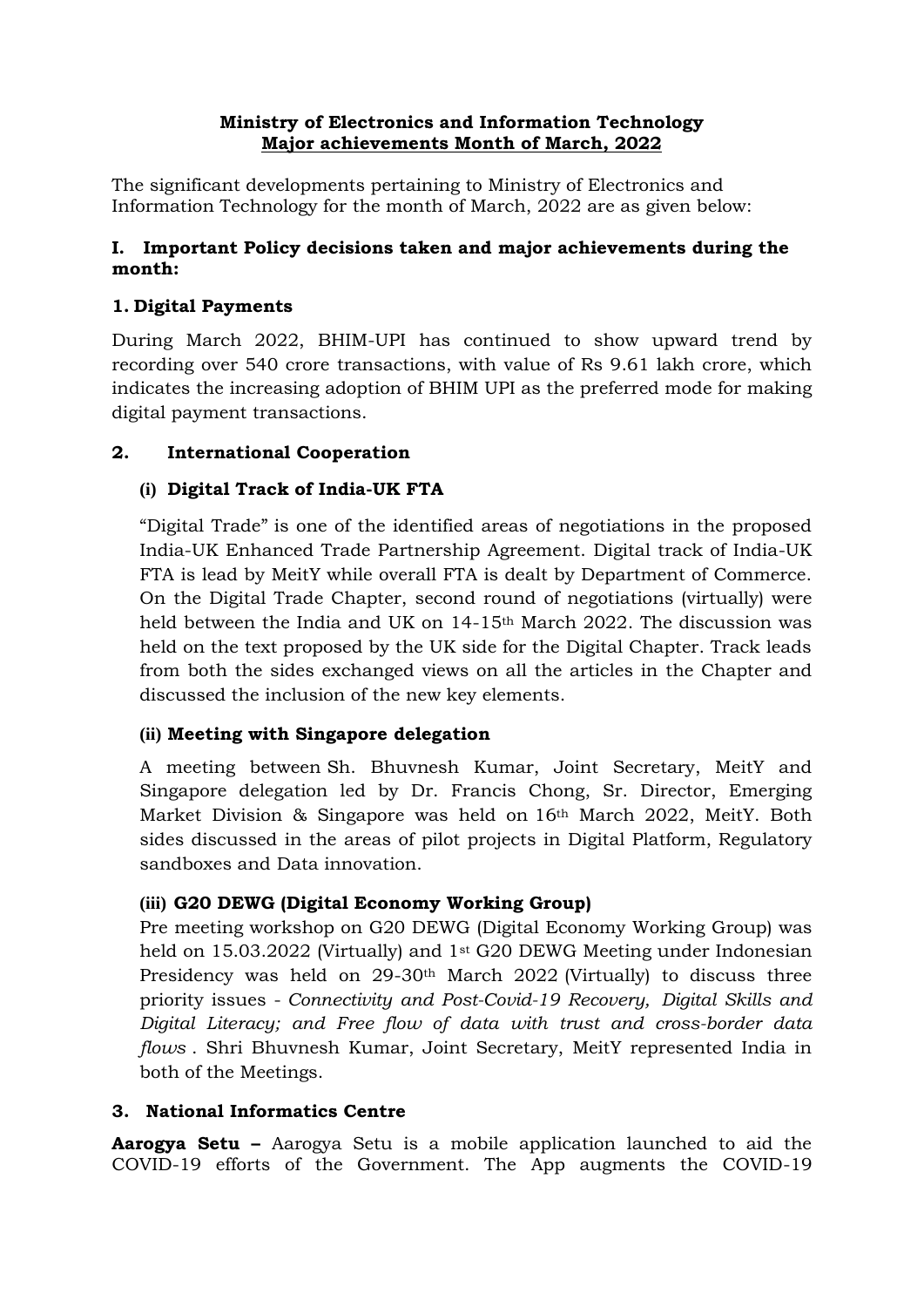initiatives of the Government in proactively reaching out and informing the users of the app regarding risks, best practices and relevant advisories pertaining to the containment of COVID-19. More than 21.55 crore users have downloaded Aarogya Setu App till March, 2022.

# **4. UIDAI**

Following Amendment Regulation has been notified in the Gazette of India, recently:

- a. The Unique Identification Authority of India (Appointment of Officers and Employees) (Second Amendment) Regulations, 2022 (No. 3 of 2022) were notified vide No. A-12013/13/RR/2016-UIDAI (No. 3 of 2022) dated 21st March, 2022
- b. The Aadhaar (Enrolment and Update) (Ninth Amendment) Regulations, 2022 (No. 2 of 2022) were notified vide No. HQ-16041/4/2021-EU-I-HQ-Part (I) (No. 2 of 2022) dated 3rd March, 2022 to amend various regulations pertaining to Enrolment & Updation.

The cumulative number of authentication transactions increased from 7019.73 crore in February 2022 to 7194.50 crore in March 2022 while cumulative e-KYC transactions increased from 1122.98 crore in February 2022 to 1147.25 crore in March 2022.

For providing convenient Aadhaar enrolment and update services to the people, 79 Aadhaar Seva Kendras(ASKs) (open 7 days of the week except public holidays) have been made operational across the country as on 31st, March 2021.

**II. Important policy matters held up on account of prolonged interministerial consultations:** 'NIL'

**III. No. of cases of 'sanction for prosecution' pending for more than three months:** 'NIL'

**IV**. **Particular of cases in which there has been a departure from the transaction of Business Rules or established policy of the government: 'NIL'**

### **V. Status of ongoing Swchhta Abhiyan (progress under Special Campaign):**

All activities of maintaining cleanliness and hygiene in MeitY building is being undertaken on day to day basis, regularly.

### **VI. Status of Rationalization of Autonomous Bodies**

A Committee under the Chairmanship of Principal Adviser, Niti Aayog had undertaken a review of Autonomous body in the year 2018. Further, Department of Expenditure in its Report no AB 18 had recommended that all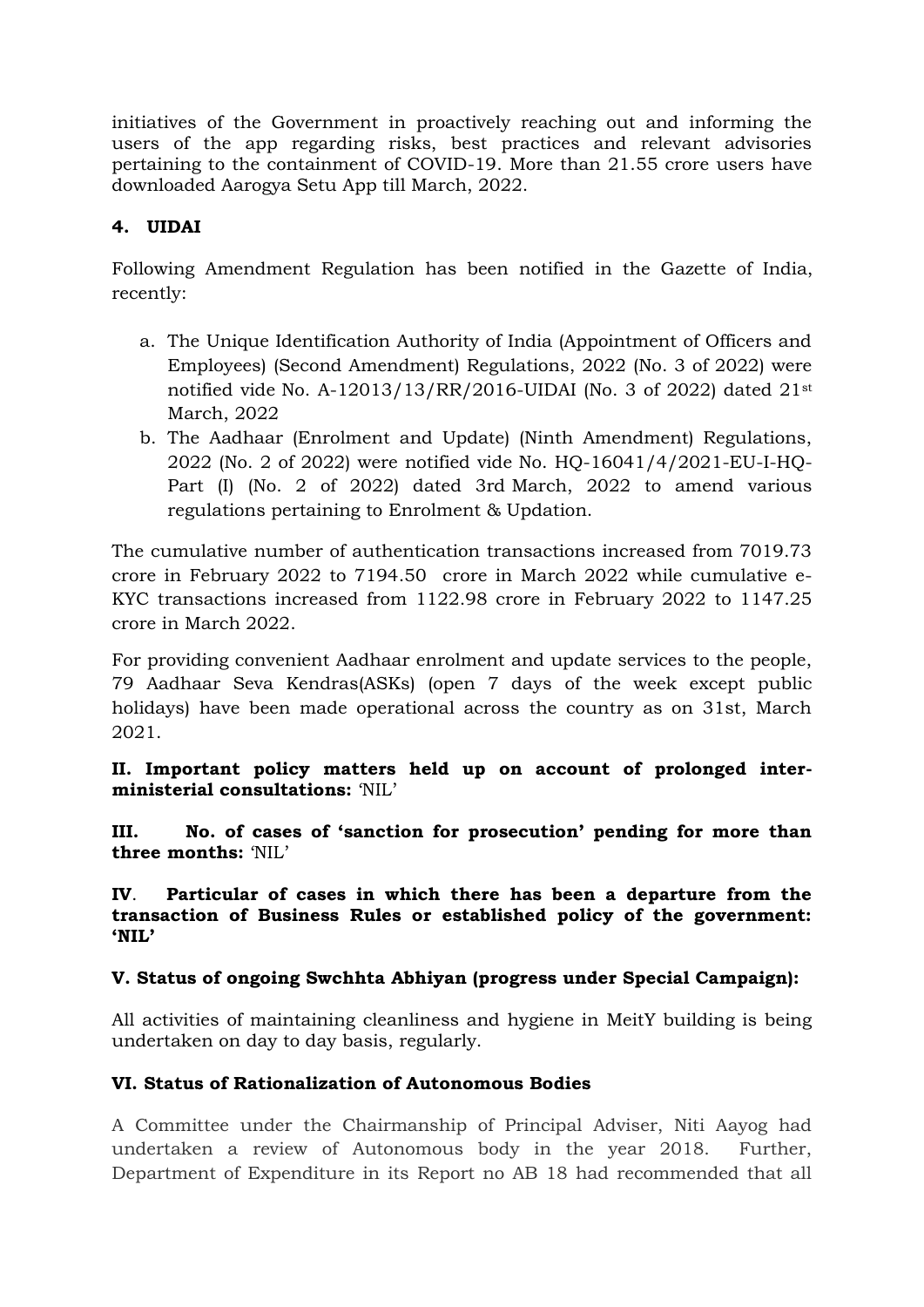the Autonomous bodies under MeitY are proposed to continue in their present form. Accordingly, all the organizations are continued in its present form.

Further, based on the directions of Hon'ble MEIT on the report of D/o Expenditure, Secretary, MeitY had further directed for constitution of Internal Review Committee for undertaking the review of Autonomous Bodies/Societies under MeitY. Meeting of the duly constituted Committee under the Chairmanship of Additional Secretary, MeitY was held on 14th March 2022. It was decided to send a questionnaire to the Autonomous Societies in order to seek some inputs so that the committee may deliberate on 'way forward' for complying with the directions of Hon'ble MEIT. Accordingly, a questionnaire has been issued to the Societies on 05.04.2022 for providing the information. They have also been requested to nominate one representative in their next meeting in order to have detailed deliberations on the opinion made by the Committee.

#### **VII. Information on the specific steps taken by the Ministry/department for utilization of the Space technology based tools and applications in Governance and Development.**

The Geographic Information System (GIS) based Decision Support System (DSS) platform was established under the National Centre of Geo-Informatics (NCoG) which was approved by the competent authority on 31.12.2015 for total outlay of Rs.98.28 crore.

Following are the key achievements on NCoG:

- i. Total number of Applications : 611
- ii.Total number of Web applications : 552
- iii.Total number of Mobile applications : 58
- iv.Number of Central Ministries/Departments/Agencies : 33
- v.Number of States/20

#### **VIII. Vacancy position of senior level appointments in the Ministry/Department, including Autonomous Bodies/PSUs:**

| SL.No.        | Name of the post            | No of posts | Filled/Vacant/ | Present status       |
|---------------|-----------------------------|-------------|----------------|----------------------|
|               |                             |             | Addl. Charge   |                      |
| $\mathbf{i})$ | Secretary                   | 01          | Additional     | Shri K. Rajaraman,   |
|               |                             |             | Charge         | Secretary, DoT has   |
|               |                             |             |                | been assigned the    |
|               |                             |             |                | additional charge of |
|               |                             |             |                | the post.            |
| ii)           | <b>Additional Secretary</b> | 02          | Filled         | ACC<br>approved      |
|               |                             |             |                | appointment against  |
|               |                             |             |                | one post. Incumbent  |
|               |                             |             |                | yet to join.         |
| iii)          | Joint Secretary             | 04          | 01             | Status enclosed      |
| iv)           | JS&FA                       | 01          | Additional     | Presently Shri A.K.  |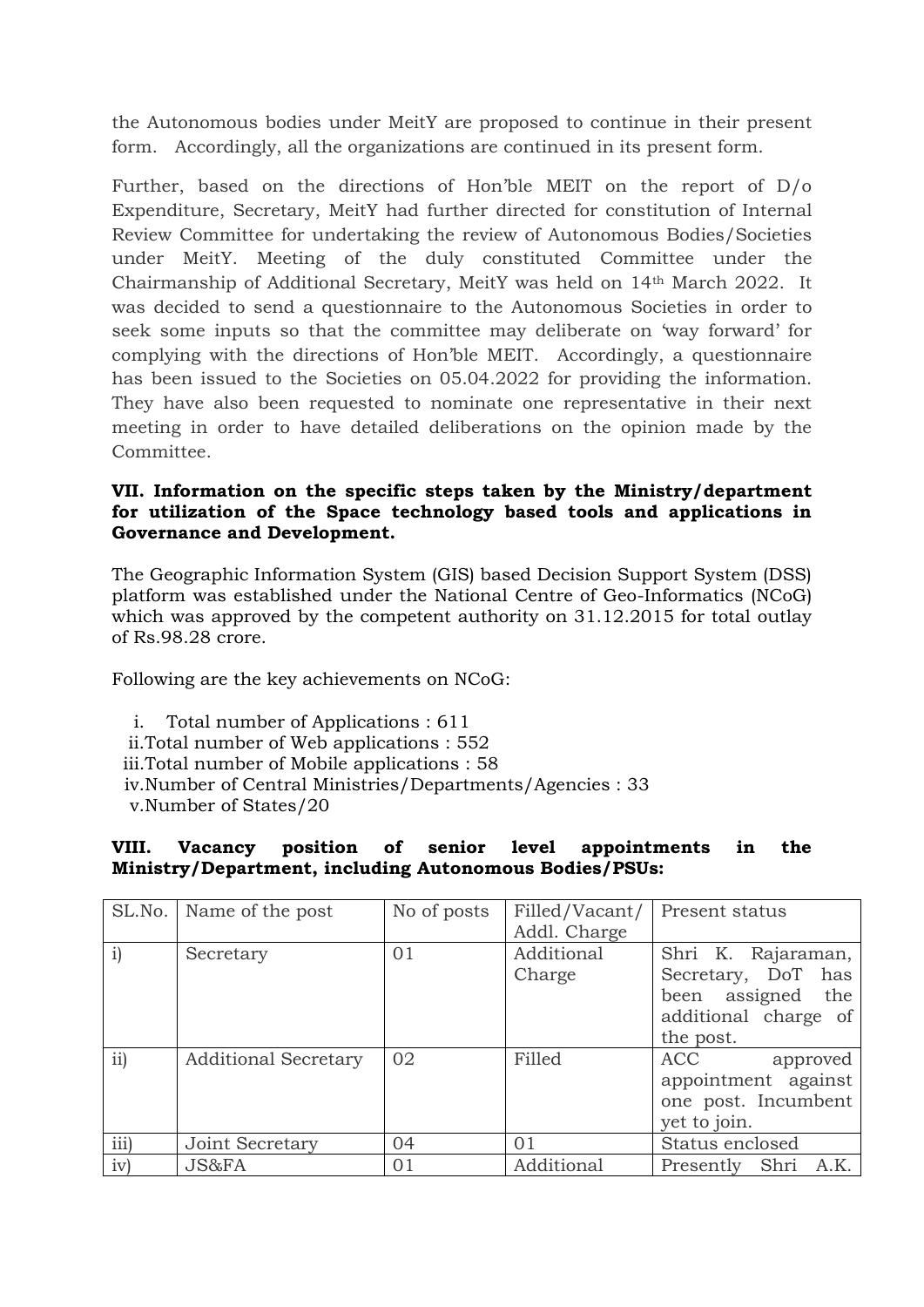|                        |                                 |    | charge     | Nayak, AS&FA, DoP              |
|------------------------|---------------------------------|----|------------|--------------------------------|
|                        |                                 |    |            | holding<br>the                 |
|                        |                                 |    |            | additional charge of           |
|                        |                                 |    |            | the post. Incumbent            |
|                        |                                 |    |            | appointed by ACC is            |
|                        |                                 |    |            | yet to join.                   |
| $\rm v)$               | Economic Adviser                | 01 | Filled     |                                |
| $\overline{\text{vi}}$ | Director                        | 03 | All Filled |                                |
|                        | <b>Attached Office</b>          |    |            |                                |
| i)                     | DG, NIC                         | 01 | Filled     | of<br>Term<br>the              |
|                        |                                 |    |            | incumbent extended             |
|                        |                                 |    |            | after<br>for one year          |
|                        |                                 |    |            | retirement <i>i.e.</i><br>upto |
|                        |                                 |    |            | 31.05.2022                     |
| ii)                    | DG, STOC                        | 01 | Filled     | Date of retirement             |
|                        |                                 |    |            | 31.05.2022                     |
|                        | <b>Statutory Bodies</b>         |    |            |                                |
| $\mathbf{i})$          | DG, ICERT                       | 01 | Filled     |                                |
| $\overline{ii}$        | CEO, UIDAI                      | 01 | Filled     |                                |
| iii)                   | DDG, UIDAI                      | 17 | Filled     |                                |
| iv)                    | <b>CCA</b>                      | 01 | Additional |                                |
|                        |                                 |    | Charge     |                                |
|                        | <b>Autonomous bodies</b>        |    |            |                                |
| $\mathbf{i})$          | DG, STPI                        | 01 | Filled     |                                |
| $\overline{ii}$        | DG, ERNET India                 | 01 | Filled     |                                |
| $\overline{iii}$       | DG, NIELIT                      | 01 | Filled     |                                |
| iv)                    | DG, CMET                        | 01 | Filled     |                                |
| V)                     | DG, CDAC                        | 01 | Additional |                                |
|                        |                                 |    | Charge     |                                |
| vi)                    | DG, SAMEER                      | 01 | Additional |                                |
|                        |                                 |    | Charge     |                                |
| vii)                   | DG, BISAG(N)                    | 01 | Filled     | ACC has approved               |
|                        |                                 |    |            | charge of the post to          |
|                        |                                 |    |            | Shri T.P. Singh upto           |
|                        |                                 |    |            | 31.12.2023.                    |
| viii)                  | DG, SCL                         | 01 | Filled     |                                |
| <b>Other offices</b>   |                                 |    |            |                                |
| $\mathbf{i}$           | President & CEO,<br><b>NeGD</b> | 01 | Filled     |                                |
| ii)                    | MD&CEO, DIC                     | 01 | Additional |                                |
|                        |                                 |    | Charge     |                                |
| iii)                   | CEO, MyGov                      | 01 | Filled     | ACC approved the               |
|                        |                                 |    |            | appointment.                   |
|                        |                                 |    |            | Incumbent yet to join          |
| iv)                    | CEO, NIXI                       | 01 | Filled     |                                |
| V)                     | MD, NICSI                       | 01 | Filled     |                                |

**IX. Details of FDI proposals cleared during the month and status of FDI proposals awaiting approval in the Ministry/Department: 'NIL'**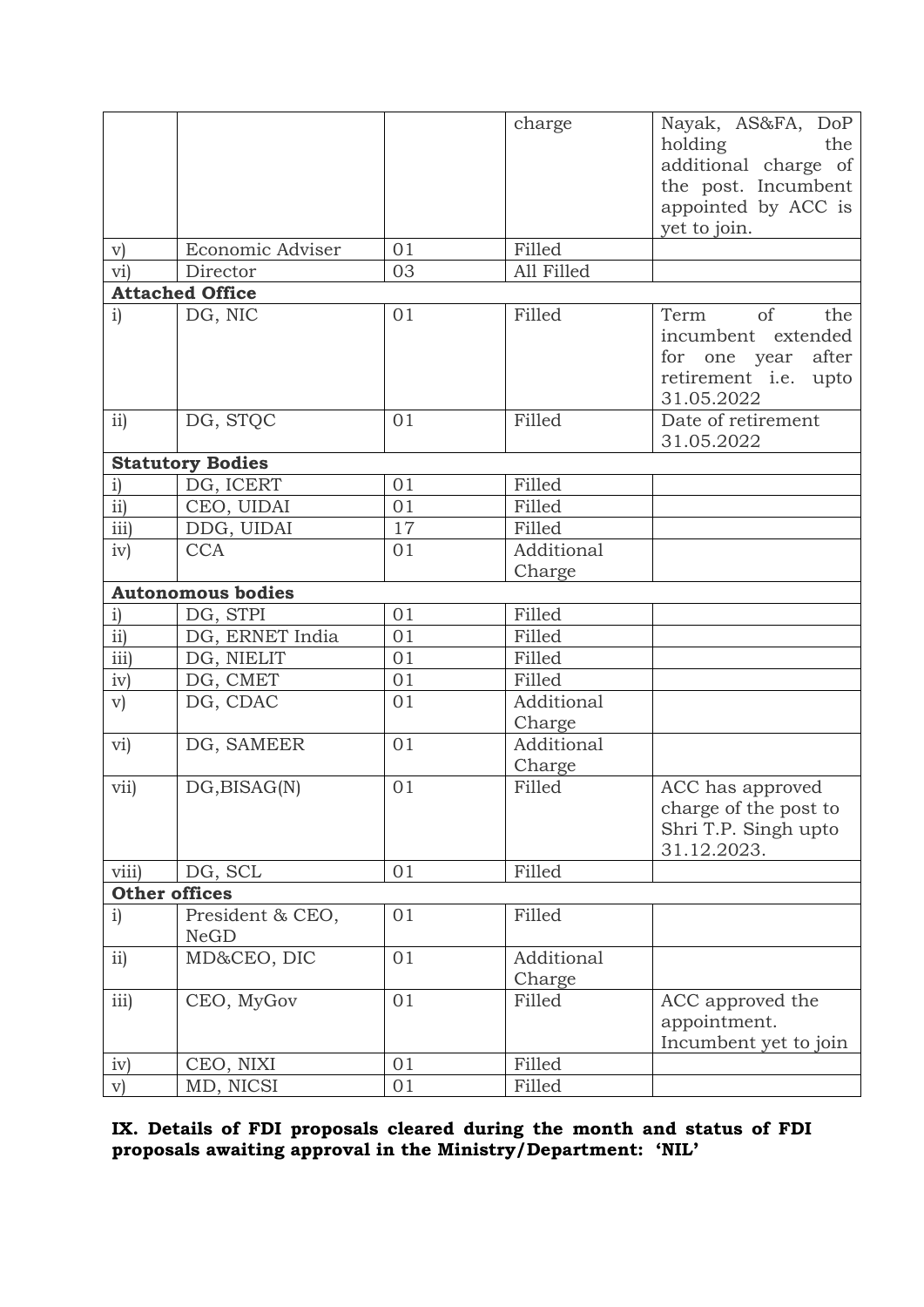| S1.<br><b>No</b><br>$\bullet$<br>1. | <b>Subject</b><br>D/O<br>Electronics & approving<br>Information<br>Technology-<br>Extension of extension of<br>additional<br>charge of the charge, the<br>of ACC<br>post<br>MD/CEO,<br>Media Lab expedite<br>Asia entrusted and<br>Dr.<br>to<br>Anand, Senior the process<br>Adviser, DeitY of<br>for a period of restructuri<br>months ng<br>06<br>w.e.f.<br>13.05.2016. | <b>Direction</b><br><b>Detail</b><br>While<br>the<br>proposal for<br>additional<br>had<br>directed to<br>M.R complete<br>within<br>the<br>extended<br>period. | <b>Date</b><br>6 | <b>Direction Present Status</b><br>25.11.201 The post of MD/CEO (in erstwhile<br>Media Lab Asia) has been lying<br>vacant since 01.04.2010.<br>Even<br>after following the laid down<br>procedure, the post could not be<br>filled.<br>for<br>exercise<br>An<br>restructuring of the then Media<br>Lab Asia including downgrading of<br>the post has been initiated. In the<br>meantime, the post of MD/CEO of<br>the then Media Lab Asia is being<br>held on additional charge basis by<br>senior officer of this Ministry.<br>The Board of Directors of the then<br>Media Lab Asia in its last meeting<br>held on 16 <sup>th</sup> May, 2017 has taken<br>the following decisions:<br>Change of name of the company<br>to "Digital India Corporation" or<br>similar name as approved by the<br>Registrar of Companies.<br>alteration<br>Consequent<br><sub>of</sub><br>Memorandum of Association and |
|-------------------------------------|---------------------------------------------------------------------------------------------------------------------------------------------------------------------------------------------------------------------------------------------------------------------------------------------------------------------------------------------------------------------------|---------------------------------------------------------------------------------------------------------------------------------------------------------------|------------------|--------------------------------------------------------------------------------------------------------------------------------------------------------------------------------------------------------------------------------------------------------------------------------------------------------------------------------------------------------------------------------------------------------------------------------------------------------------------------------------------------------------------------------------------------------------------------------------------------------------------------------------------------------------------------------------------------------------------------------------------------------------------------------------------------------------------------------------------------------------------------------------------------------|
|                                     |                                                                                                                                                                                                                                                                                                                                                                           |                                                                                                                                                               |                  | Articles of Association.<br>Secretary, MeitY and Director,<br>Media Lab Asia, authorized to<br>carry out the restructuring of the<br>internal organization structure of<br>the Company.                                                                                                                                                                                                                                                                                                                                                                                                                                                                                                                                                                                                                                                                                                                |
|                                     |                                                                                                                                                                                                                                                                                                                                                                           |                                                                                                                                                               |                  | The process of renaming of<br>Media Lab Asia and Amendment<br>of the MoA and AoA were<br>completed. Subsequent to the<br>above, DIC has initiated process<br>of integration and finalization of<br>internal organization structure.                                                                                                                                                                                                                                                                                                                                                                                                                                                                                                                                                                                                                                                                    |
|                                     |                                                                                                                                                                                                                                                                                                                                                                           |                                                                                                                                                               |                  | Meanwhile, 3 verticals of DIC i.e.<br>NeGD,<br>MyGov& TDDD<br>are<br>carrying<br>their<br>out<br>activities. Further, a Committee<br>under<br>the<br>chairmanship<br>of                                                                                                                                                                                                                                                                                                                                                                                                                                                                                                                                                                                                                                                                                                                                |

# **X. List of cases in which ACC directions have not been complied with:**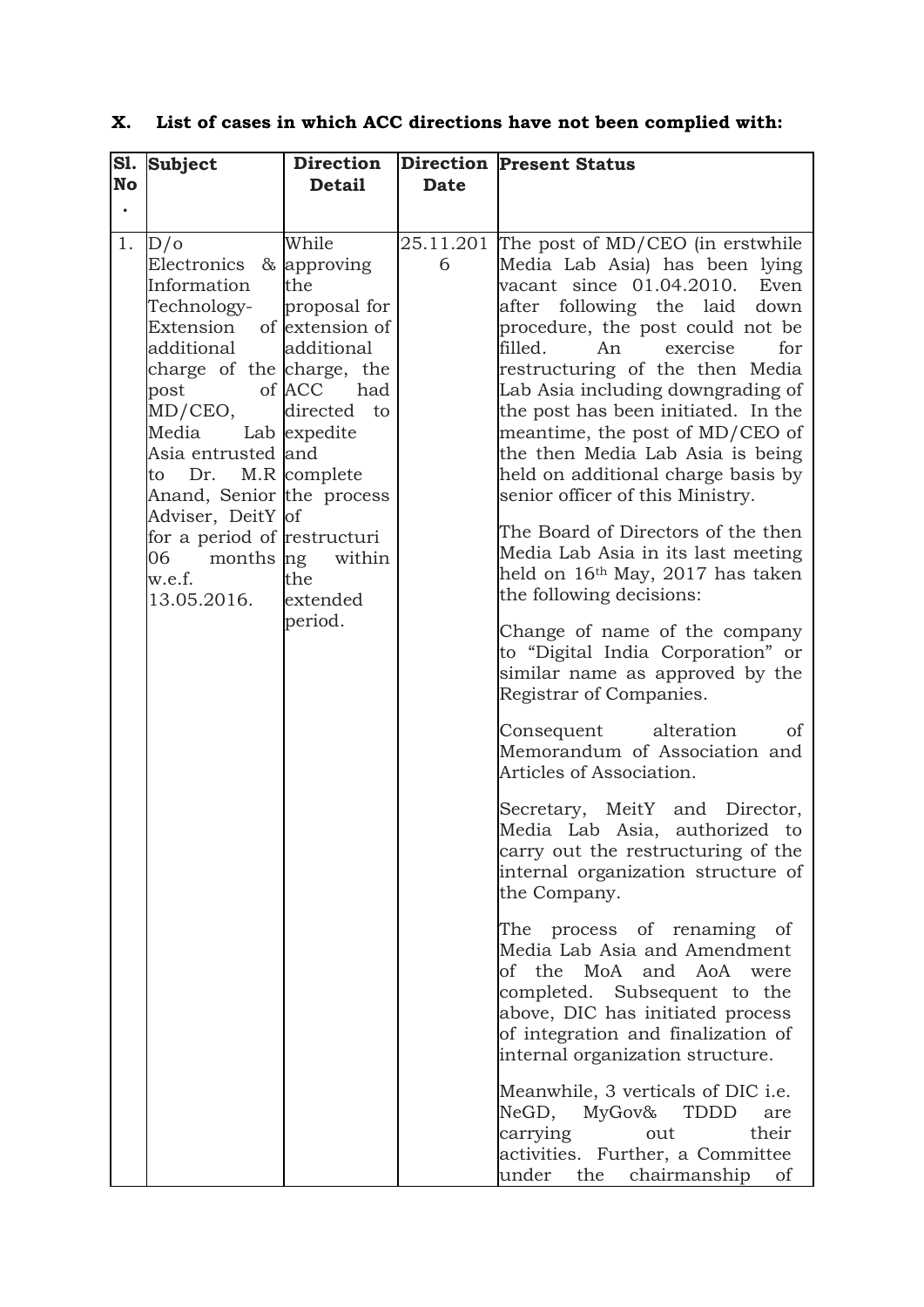MD&CEO, DIC submitted a report on re-structuring of DIC to Hon'ble ME&IT & Chairman, DIC on 26.09.2019 seeking approval of the Chairman for the proposed internal re-structuring of DIC. On 13.12.2019, Hon'ble Minister constituted a Committee under the Chairmanship of Shri Gopalakrishnan S., the then AS, MeitY with Dr. B.K. Murthy, Sci G and Smt. Simmi Chaudhary, EA as Members to submit a comprehensive restructuring plan for DIC and other constituent divisions. The Committee met on 10.01.2020. The report for the restructuring of Digital India Corporation was prepared by the Committee on 15.01.2020. However, the revised Report incorporating the observations of Secretary, MeitY has been submitted to Hon'ble MEIT 19.03.2020. Approval is awaited. On demitting the charge by former Hon'ble MEIT, the file has been received back. **File is under discussion with Secretary, MeitY**. Presently, Sh. Abhishek Singh, IAS has been given the additional charge for the post of MD/CEO (DIC) for a period of six months w.e.f. 20<sup>th</sup> January, 2021. . Further, proposal for extension of additional charge further for a period of six months w.e.f. 20.07.2021 has been approved by Hon'ble MEIT. Proposal sent to DOPT for ACC approval on 14.12.2021. **ACC has approved the additional charge of the post of MD&CEO, DIC to Shri Abhishek Singh, President and CEO, NeGD, MeitY.** 

**Further, as per directions of**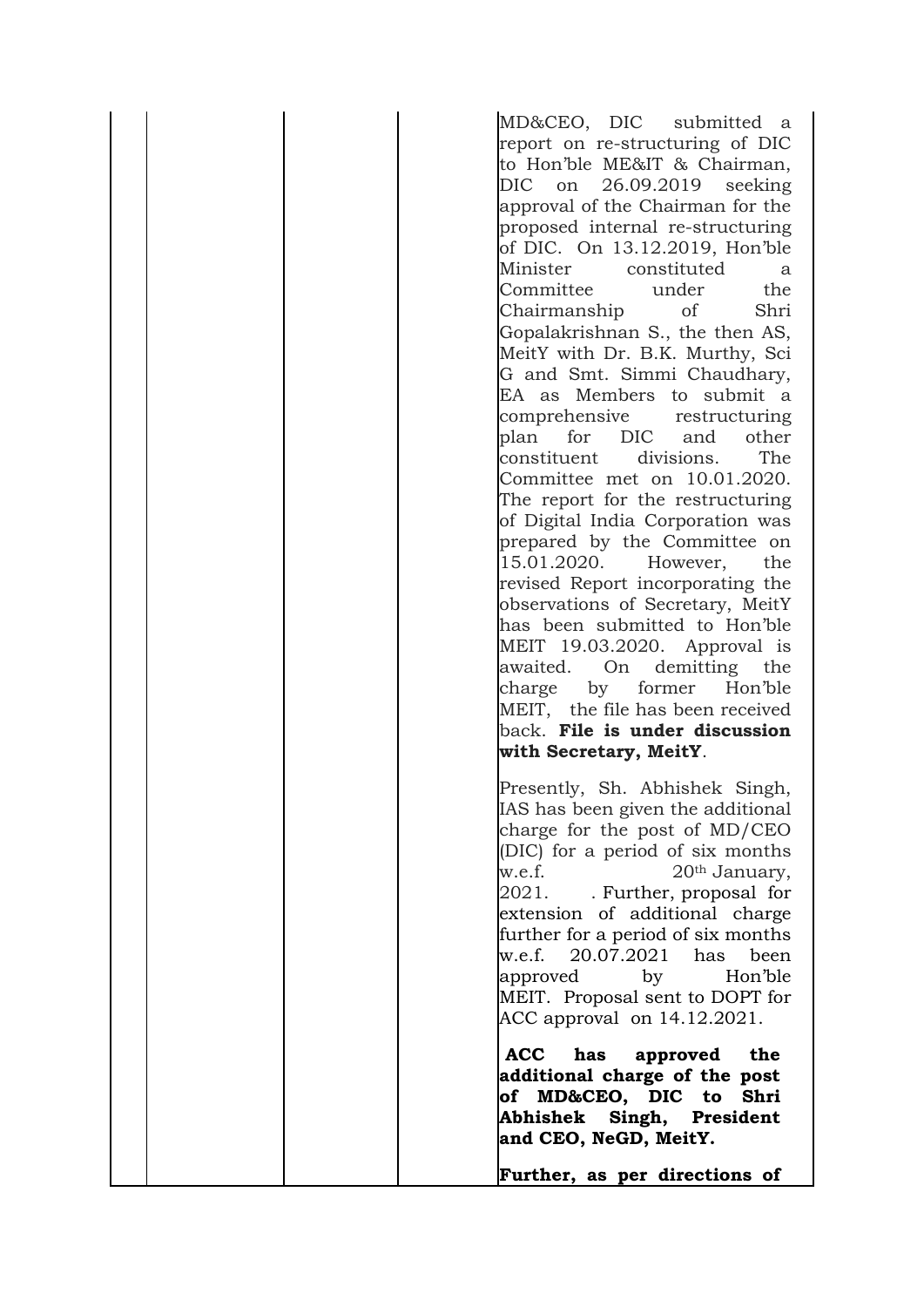|                |                                                                                                                                                                                                                                                                                                                                 |                                                                                                                                                                                                                                            |                    | JS (Pers), Pers Division has<br>taken up the matter with JS<br>(egov). Reply is awaited.                                                                                                                                                                                                                                                                                                                                                                                                                                                                                                                                                                                                                                                                                                                        |
|----------------|---------------------------------------------------------------------------------------------------------------------------------------------------------------------------------------------------------------------------------------------------------------------------------------------------------------------------------|--------------------------------------------------------------------------------------------------------------------------------------------------------------------------------------------------------------------------------------------|--------------------|-----------------------------------------------------------------------------------------------------------------------------------------------------------------------------------------------------------------------------------------------------------------------------------------------------------------------------------------------------------------------------------------------------------------------------------------------------------------------------------------------------------------------------------------------------------------------------------------------------------------------------------------------------------------------------------------------------------------------------------------------------------------------------------------------------------------|
| $\overline{2}$ | $M/\sigma$<br>Electronics<br>and<br>Information<br>Technology-<br>Entrustment<br>of additional the post of<br>charge of the DG, ERNET<br>post<br>Director<br>General,<br>ERNET India for<br>to<br>GeetaKathpali post<br>a, Scientist G, regular<br>MeitY or<br>period of 06 within<br>months w.e.f period<br>06.09.2019<br>(FN) | The<br>has<br>directed the<br>Ministry to<br>finalized<br>the RRs for<br>of India<br>and<br>complete<br>the process<br>filling<br>Smt. up of<br>the<br>on<br>a basis<br>the<br>of<br>the<br>additional<br>charge, i.e.<br>by<br>05.03.2020 | ACC 13.12.201<br>9 | Recruitment Rules (RRs) have<br>been revised and advertisement<br>for the post of DG, ERNET India<br>published<br>in<br>the<br>was<br>Employment Newspaper<br>on<br>29.02.2020 and other National<br>dailies and websites of MeitY,<br>ERNET India and DoPT. The last<br>date of receipt of application was<br>10.06.2020.<br>31<br>Total<br>applications received.<br>Concurrence of DoPT has been<br>obtained on 17.07.2020 on the<br>composition<br>of Search-Cum-<br>Selection Committee. With the<br>approval of Chairman, SCSC, a<br>Screening Committee has been<br>constituted for shortlisting<br>the<br>eligible candidate to be called for<br>interview/ personal interaction<br>with the SCSC. It was decided to<br>hold the Personal interaction/<br>interview of shortlisted candidate<br>online. |
|                |                                                                                                                                                                                                                                                                                                                                 |                                                                                                                                                                                                                                            |                    | With the approval of Hon'ble<br>MEIT a SoP for screening the<br>eligible<br>candidate<br>by<br>the<br>Screening Committee has been<br>formulated.<br>Approval of Hon'ble MEIT for<br>reconstituting the SCSC, due to<br>the superannuation of one of the<br>member<br>of<br>the<br>already<br>constituted<br>committee,<br>has<br>already been obtained.<br>The<br>proposal was sent to DoPT<br>through $e$ -Mail on $4.5.2021$ for<br>concurrence of the Reconstituted<br>SCSC. However, DoPT<br>vide<br>mail dated 3.6.21 raised query<br>w.r.t. one of the<br>nominated<br>member for the<br>slot<br>of<br>Outstanding Scientist, who also<br>belong to SAG scale as the<br>nominated member should be                                                                                                       |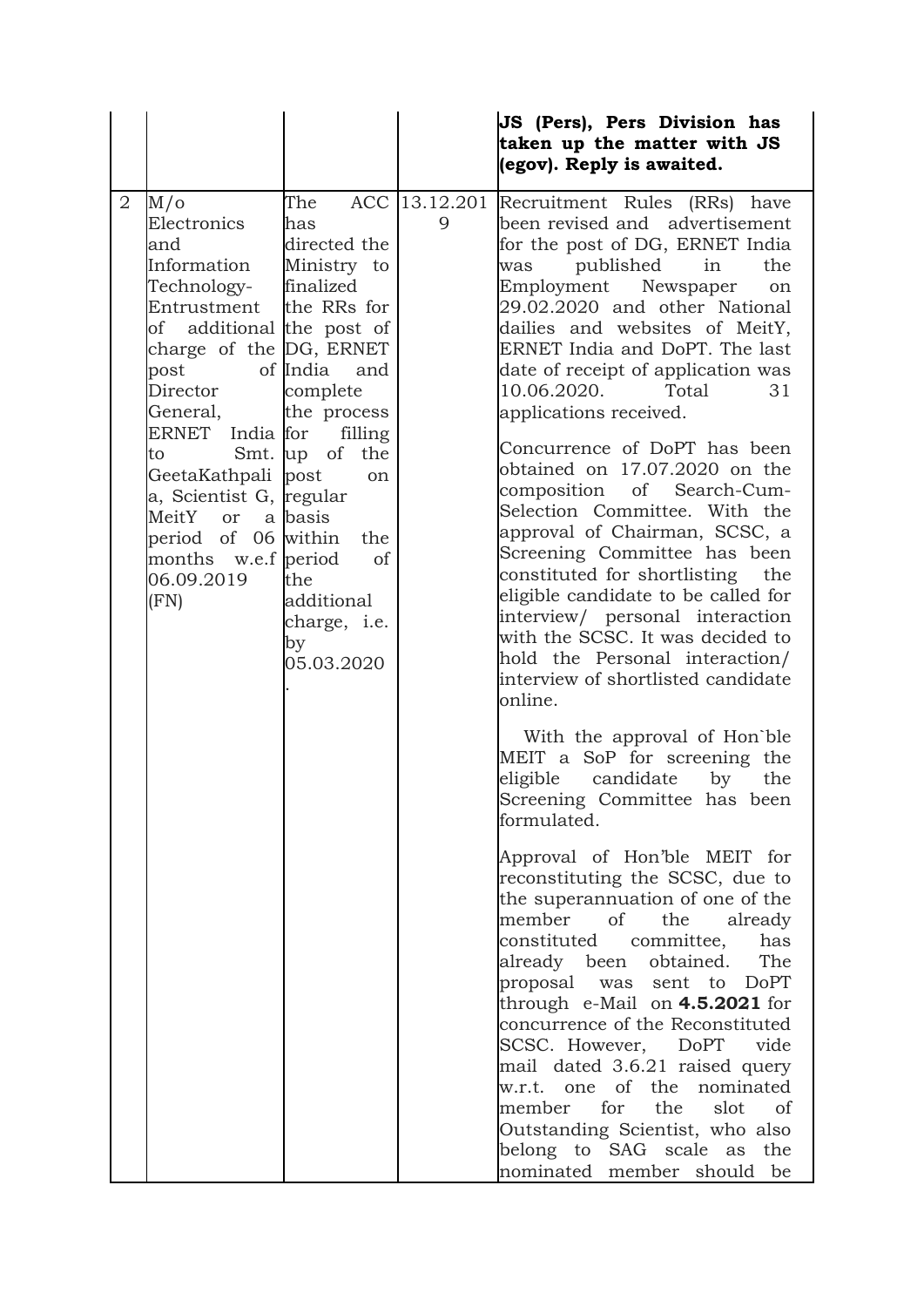one level above the post for which recruitment is to be made. Therefore, in consultation with concerned Group Coordinator of the technical division of ERNET in MeitY, name of another senior Outstanding Scientist, who is one level above the SAG scale was included in the SCSC with the approval of MEIT**.** DoPT approved the reconstituted SCSC for DG, ERNET. Screening Committee meeting for shortlisting the number of applicants for interview was held on 27.4.2021. 7 candidates have been shortlisted by the Screening Committee. **.** DOPT approved the reconstitution of revised on 25.06.2021. The virtual meeting of the SCSC held for 12.07.2021. Hon`ble MEIT has approved the recommendation of SCSC on 27.8.21. proposal has been sent on 10.9.21 to DoPT seeking approval of ACC. Now, ACC has approved appointment of Shri Sanjeev Benzal of TRAI as DG ERNET on deputation basis for a period of 5 years from the date of taking charge of the posts. Accordingly, the approval of ACC has been conveyed to ERNET India vide communication dated 06.01.2022 with the direction to issue an offer of appointment letter to the parent organization of Shri Sanjeev Banzal i.e. TRAI and complete all the necessary pre-appointment formalities, in accordance with the existing rules of ERNET India, under intimation to this Ministry. **Shri Sanjeev Banzal has taken over the charge of the post of DG, ERNET India on 17/01/2022.**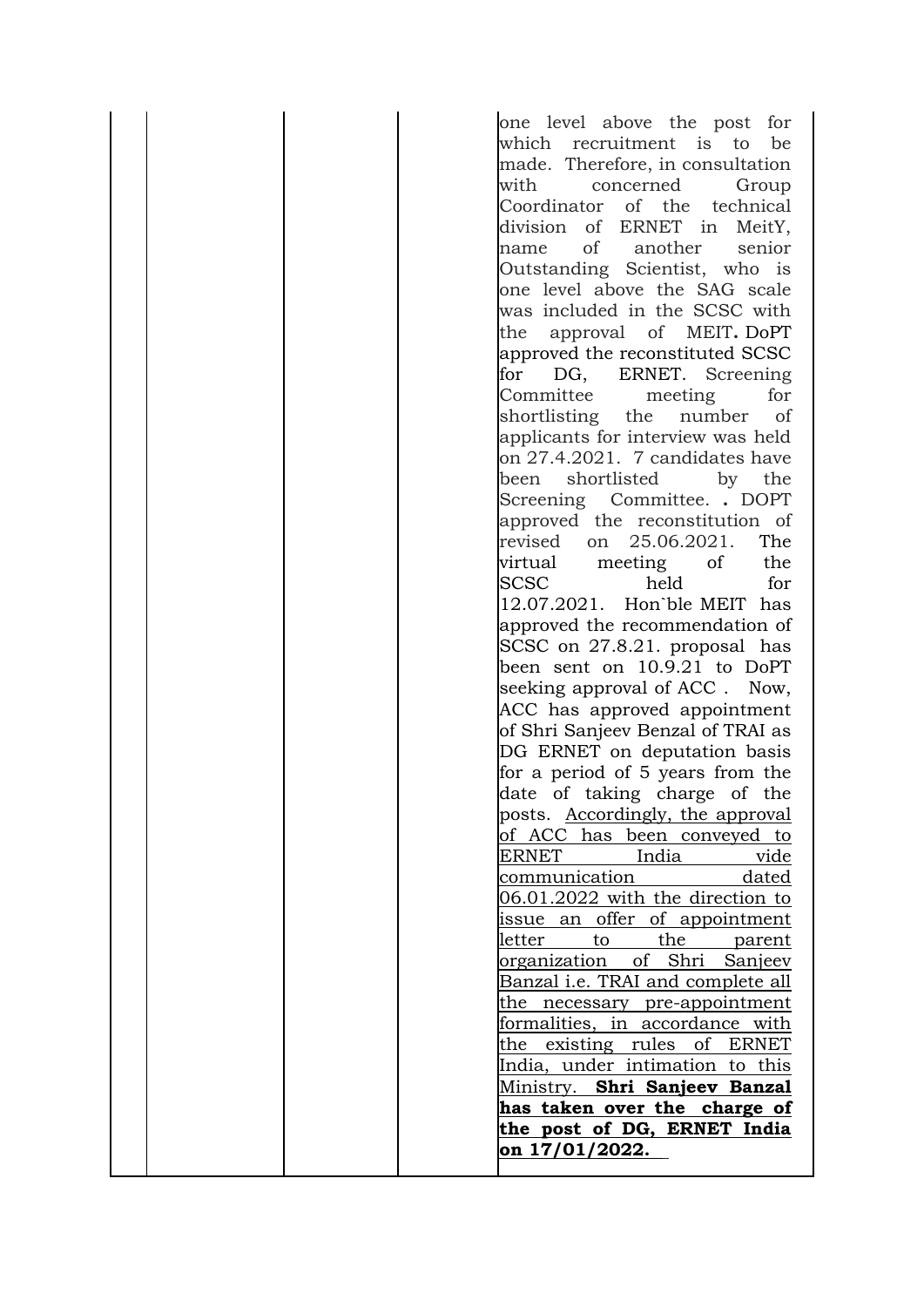|                                                                                                                                                                                                                                                  |                                                                                                                                 |   | DoPThas also post facto<br>approved assigning the additio<br>charge of the post of<br>nal<br>DG, ERNET India to<br>Smt.<br>GeetaKathpalia from 6.12.2020<br>to 30.09.21and assigning the<br>additional charge to<br>Shri<br>Bhuvnesh Kumar, JS, MeitY.<br>W.e.f 01.10.21.<br>DoPT has already been<br>conveyed for closure of the                                                                                                                                                                                                                                                                                                                                                                                                                                                                                                                                                                                                                                                                                                                                                                                   |
|--------------------------------------------------------------------------------------------------------------------------------------------------------------------------------------------------------------------------------------------------|---------------------------------------------------------------------------------------------------------------------------------|---|---------------------------------------------------------------------------------------------------------------------------------------------------------------------------------------------------------------------------------------------------------------------------------------------------------------------------------------------------------------------------------------------------------------------------------------------------------------------------------------------------------------------------------------------------------------------------------------------------------------------------------------------------------------------------------------------------------------------------------------------------------------------------------------------------------------------------------------------------------------------------------------------------------------------------------------------------------------------------------------------------------------------------------------------------------------------------------------------------------------------|
|                                                                                                                                                                                                                                                  |                                                                                                                                 |   | case and removal from pending<br>directions. However, it is still<br>showing on the portal.                                                                                                                                                                                                                                                                                                                                                                                                                                                                                                                                                                                                                                                                                                                                                                                                                                                                                                                                                                                                                         |
| The ACC has The<br>3<br>directed that has<br>a<br>incumbent be that<br>appointed regular<br>during charge incumbent<br>period and no be<br>further<br>extension<br>the additional charge<br>charge would period and<br>be considered. no further | regular directed<br>a<br>appointed<br>of during<br>extension<br>of<br>the<br>additional<br>charge<br>would<br>be<br>considered. | 0 | ACC 24.02.202   While<br>considering<br>MeitY's proposal dt 21.12.2020<br>for extension of entrustment of<br>additional charge of the post of<br>President and Chief Executive<br>Officer (CEO) (JS<br>level),<br>National e-Governance Division<br>(NeGD) to Shri Abhishek Singh,<br>IAS (NL:1995), Chief Executive<br>Officer (CEO), MyGov for a<br>period of six months w.e.f.<br>14.11.2020, DOPT vide OM<br>dated 24.02.2021 has informed<br>the Appointments<br>that<br>Committee of the Cabinet (ACC)<br>directed that a regular<br>has<br>incumbent be appointed during<br>charge period and no further<br>extension of the additional<br>charge would be considered.<br>Accordingly, with the approval<br>of Hon'ble MEIT, it has been<br>decided to fill up the post<br>through CSB and a proposal<br>has been sent to DOPT on<br>03.06.2021.<br>With the approval of Hon'ble<br>MEIT, proposal for extending<br>the additional charge of the<br>post to Shri Abhishek Singh for<br>a period of six monthw.e.f.<br>$14.5.2021$ has been sent to<br>DOPT on 16.6.2021 and the<br>same has been approved by |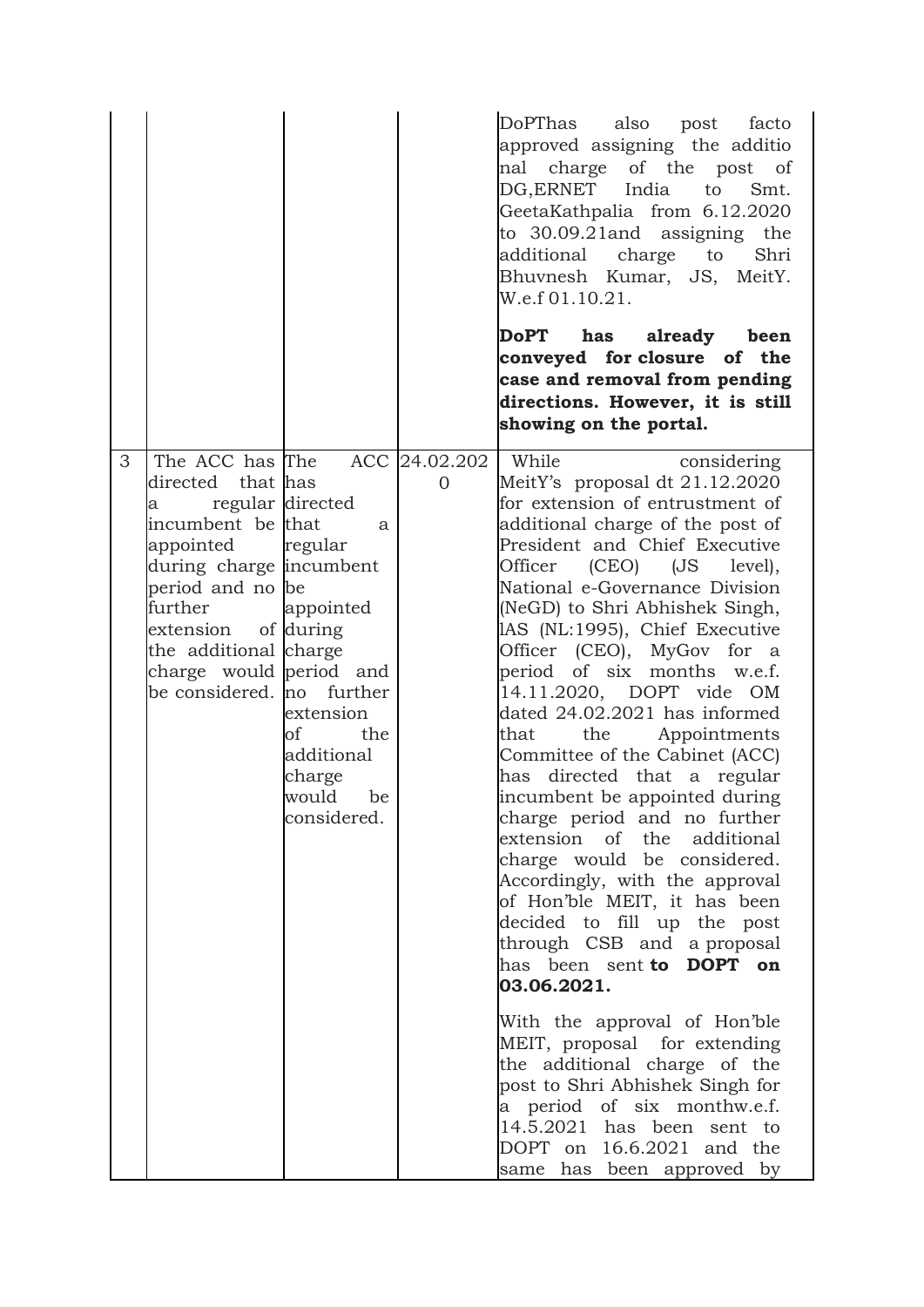|    |                                                                                                                                                                                                             |                                                                                                                                                                                  |          | DOPT on 3.9.2021. Further<br>extension of additional charge<br>to Shri Abhishek Singh for a<br>period of six month we.f.<br>14.11.2021 has been approved<br>by Hon'ble MEIT.                                                                                                                                                                                                                                                                                                                                                                                                                                                                                                                                                                                                                                                                                                                                                                                                                                                                            |
|----|-------------------------------------------------------------------------------------------------------------------------------------------------------------------------------------------------------------|----------------------------------------------------------------------------------------------------------------------------------------------------------------------------------|----------|---------------------------------------------------------------------------------------------------------------------------------------------------------------------------------------------------------------------------------------------------------------------------------------------------------------------------------------------------------------------------------------------------------------------------------------------------------------------------------------------------------------------------------------------------------------------------------------------------------------------------------------------------------------------------------------------------------------------------------------------------------------------------------------------------------------------------------------------------------------------------------------------------------------------------------------------------------------------------------------------------------------------------------------------------------|
|    |                                                                                                                                                                                                             |                                                                                                                                                                                  |          | ACC has approved the<br>appointment<br>Shri<br>of<br>Abhishek Singh as Presidnet&<br>CEO, NeGD, MeitY                                                                                                                                                                                                                                                                                                                                                                                                                                                                                                                                                                                                                                                                                                                                                                                                                                                                                                                                                   |
|    |                                                                                                                                                                                                             |                                                                                                                                                                                  |          | In view of above, it is<br>proposed that<br>we<br>may<br>request DoPT to close the<br>and<br>case<br>from<br>remove<br>pending directions<br>as<br>reflected on AVMS Portal.                                                                                                                                                                                                                                                                                                                                                                                                                                                                                                                                                                                                                                                                                                                                                                                                                                                                            |
| 4. | $Re-$<br>appointment<br>of Dr.Omkar directed the<br>Rai<br>Director<br>General, STPI the process<br>w.e.f.<br>02.02.2020<br>till the age of t of regular<br>his<br>superannuati to the<br>on<br>31.12.2024. | The<br>also<br>has<br>as Ministry to<br>complete<br>of<br>appointmen<br>incumbent<br>on subject<br>post within<br>the<br>extended<br>tenure of<br>Dr.Omkar<br>Rai as DG<br>STPI. | $\Omega$ | ACC   17.03.202   With the approval of ACC, the<br>of Dr.Omkar<br>term<br>Rai<br>was extended for a further<br>period of one year<br>w.e.f<br>2.2.2020. With the approval f<br>Hon'ble MEIT, it has been<br>decided to fill up the post of<br>DG, STPI afresh. Accordingly<br>advertisement<br>for<br>fresh<br>recruitment was published in<br>the Employment Newspaper on<br>and 04 leading<br>17.10.2020<br>The<br>last<br>of<br>newspapers.<br>receipt of application<br>was<br>1.12.2020. SCSC<br>has been constituted with the<br>approval<br>$\circ$ of<br>Hon`ble<br>Meeting of the duly<br>MEIT.<br>constituted SCSC held on<br>20.4.2021 As the complete<br>process may take<br>more<br>time, with the approval of<br>Hon'ble MEIT, the term of<br>Dr.Omkar<br>Rai<br>has been extended for a pe<br>riod of 06 months w.e.f<br>02.02.2021, or until further<br>order. Since the extended<br>tenure of the current<br>incumbent will expire on<br>1.8.2021, Hon'ble MEIT has<br>also approved further extension<br>of the tenure of the current |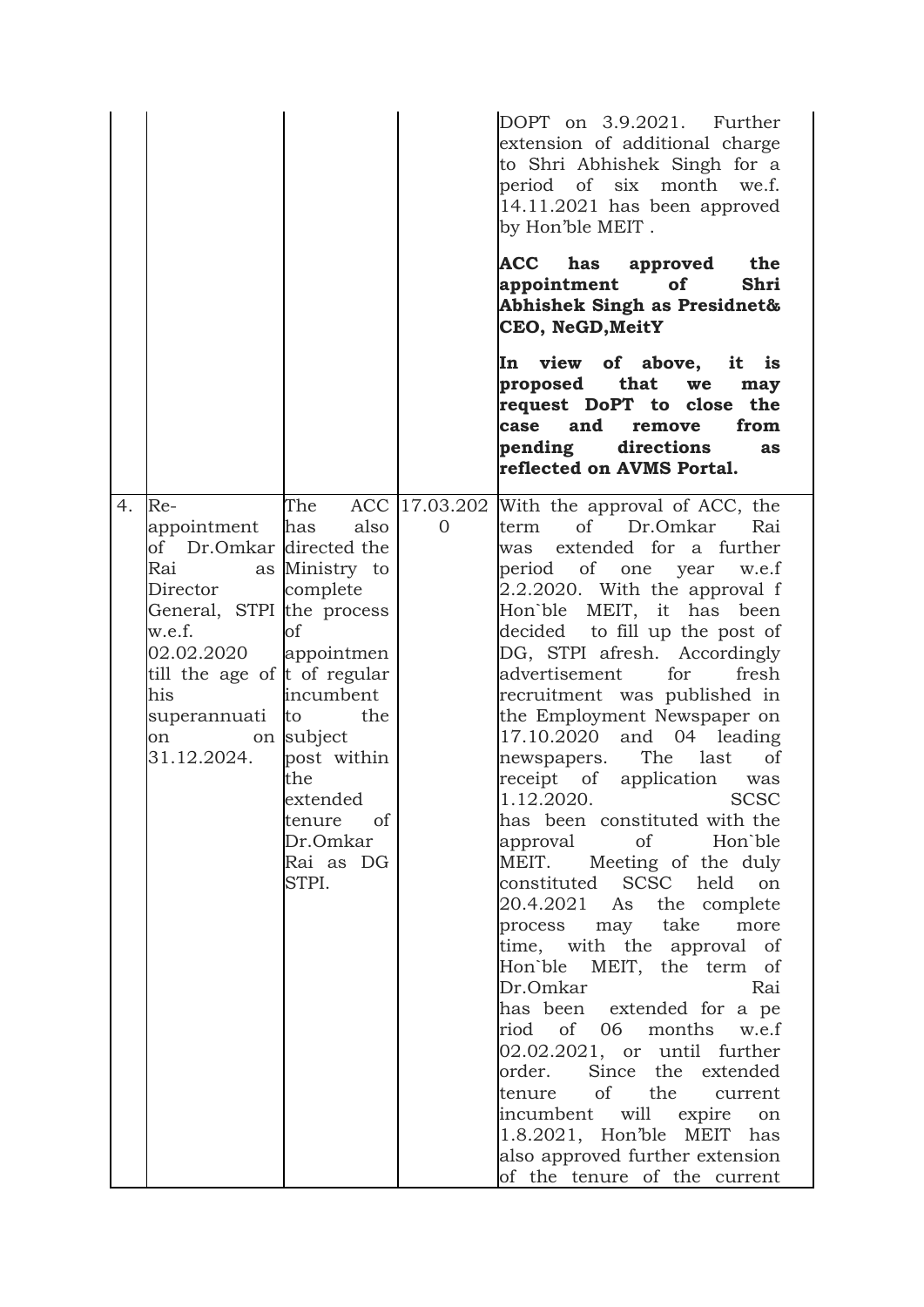incumbent for a period of 6 months, subject to receipt of ACC approval for fresh recruitment, which is awaited. Proposal has been sent to DOPT on 20.07.2021 for seeking approval of ACC. **ACC given post facto approval to the proposal. On 23.11.2021.**

With the approval of Hon`ble MEIT a SoP for screening the eligible candidate by the Screening Committee has been formulated. Meeting of the Screening Committee held on 30.3.2021. Virtual meeting of the SCSC held on 28.4.2021 Approval of Hon'ble MEIT obtained on the recommendation of the Search cum Selection Committee (SCSC) on 15.5.2021. Proposal sent to DoPT on 21.5.2021 for seeking approval of ACC on the recommendation of SCSC DOPT on 28.07.2021 has sought comments of MeitY on certain points regarding appointment and extension of additional charge and requested to submit the proposal with the approval of new Minister**.** With the approval of Secretary, MeitY, Parawise reply on the query raised by SM-II Division of DoPT was sent to DOPT on 25/8/21. However, the new Hon`ble MEIT decided to approve the name of Shri Arvind Kumar on 17.9.2021. Accordingly a proposal was sent to DoPT on 20.9.21 seeking approval of

ACC. ACC vide its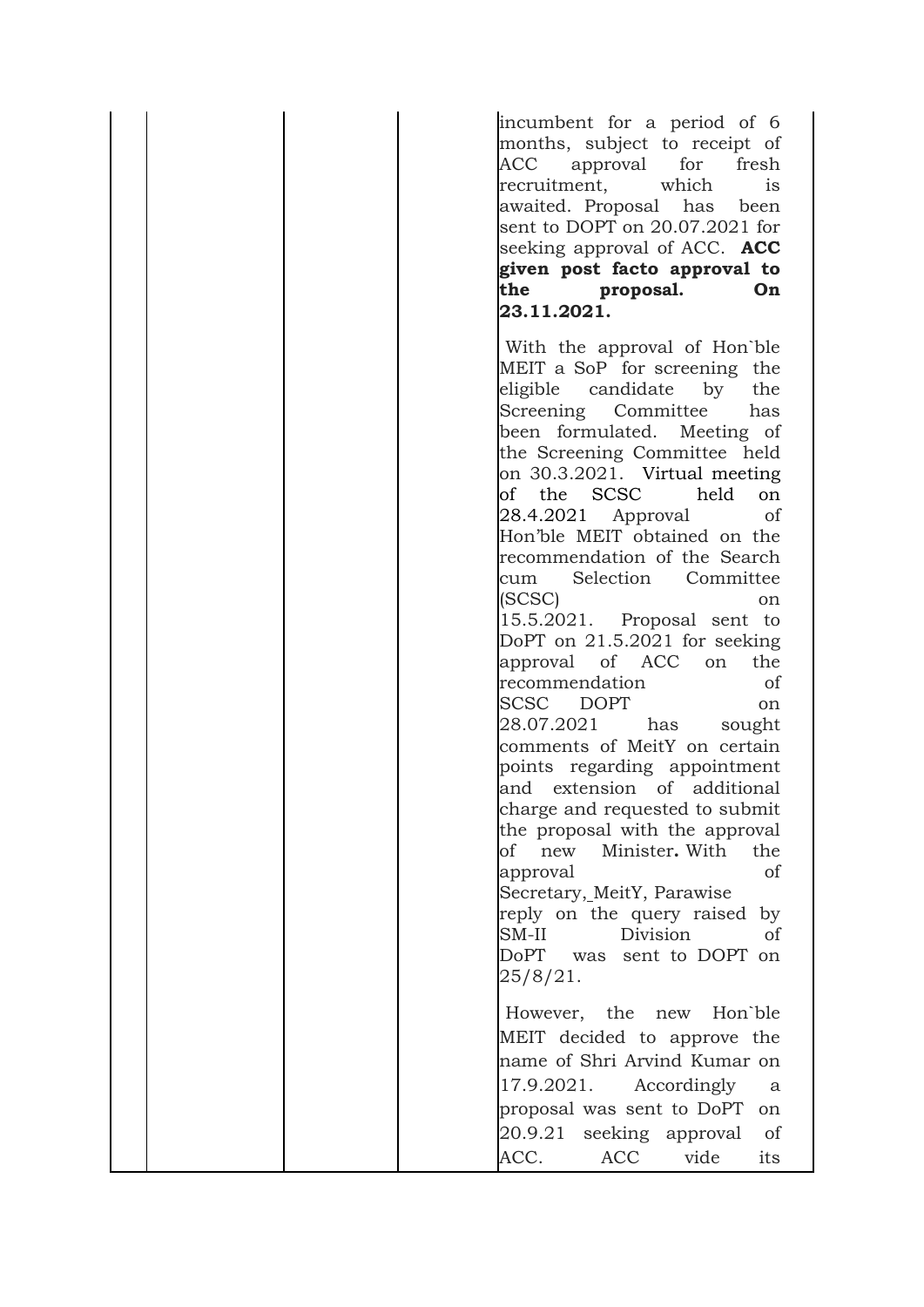|    |                                                                                                   |                                                                                                                                                                                                         |                                 | communication<br>dated<br>23.11.2021 approved the name<br>of Shri Arvind Kumar as DG,<br>STPI on deputation for a period<br>of 5 years from the date of<br>assumption of charge. Further,<br>ACC also conveyed post facto<br>approval for extension of tenure<br>of Shri Omkar Rai, as DG, STPI<br>till the new incumbent takes<br>charge. New Incumbent has<br>yet to take charge of the post of<br>DG, STPI. Shri Arvind Kumar<br>Has taken charge of the post of<br>DG,<br><b>STPI</b><br>w.e.f<br>10.12.2021(Forenoon)<br>DoPT has<br>already<br>been<br>conveyed for closure of the<br>and<br>case<br>removal                                                                                                                                                                                                                                                                                                                                        |
|----|---------------------------------------------------------------------------------------------------|---------------------------------------------------------------------------------------------------------------------------------------------------------------------------------------------------------|---------------------------------|-----------------------------------------------------------------------------------------------------------------------------------------------------------------------------------------------------------------------------------------------------------------------------------------------------------------------------------------------------------------------------------------------------------------------------------------------------------------------------------------------------------------------------------------------------------------------------------------------------------------------------------------------------------------------------------------------------------------------------------------------------------------------------------------------------------------------------------------------------------------------------------------------------------------------------------------------------------|
| 5. | Assigning<br>additional<br>charge for the directed the<br>post<br>Director<br>General,<br>NIELIT. | of The<br>also<br>has<br>of Ministry to<br>complete<br>the process<br>for regular<br>appointmen<br>the<br>to<br>t<br>subject<br>post within<br>the<br>extended<br>period<br>of<br>additional<br>charge. | ACC 13.04.202<br>$\overline{0}$ | from pending directions.<br>Notified.<br>Revised<br><b>RR</b><br>Advertisement published<br>in<br>employment news and other<br>National Dailies on 08.08.2020.<br>Normal last date for receiving of<br>application<br>21.09.2020.<br>was<br>About 39 applications have been<br>received so far. Applications are<br>detailed<br>being<br>sorted<br>and<br>broadsheet is being prepared.<br>Approval on constitution<br><sub>of</sub><br>SCSC received from DoPT on<br>16.09.2020. The composition of<br>the Screening Committee has<br>been approved by the Chairman<br>of the Committee on 6.11.2020<br>for short-listing of candidates. It<br>has been decided to hold the<br>Personal interaction/interview of<br>shortlisted candidate online.<br>With the approval of Hon'ble<br>MEIT, SoP for screening the<br>eligible<br>the<br>candidates<br>by<br>Screening Committee has been<br>formulated. Meeting of<br>the<br>Screening Committee has been |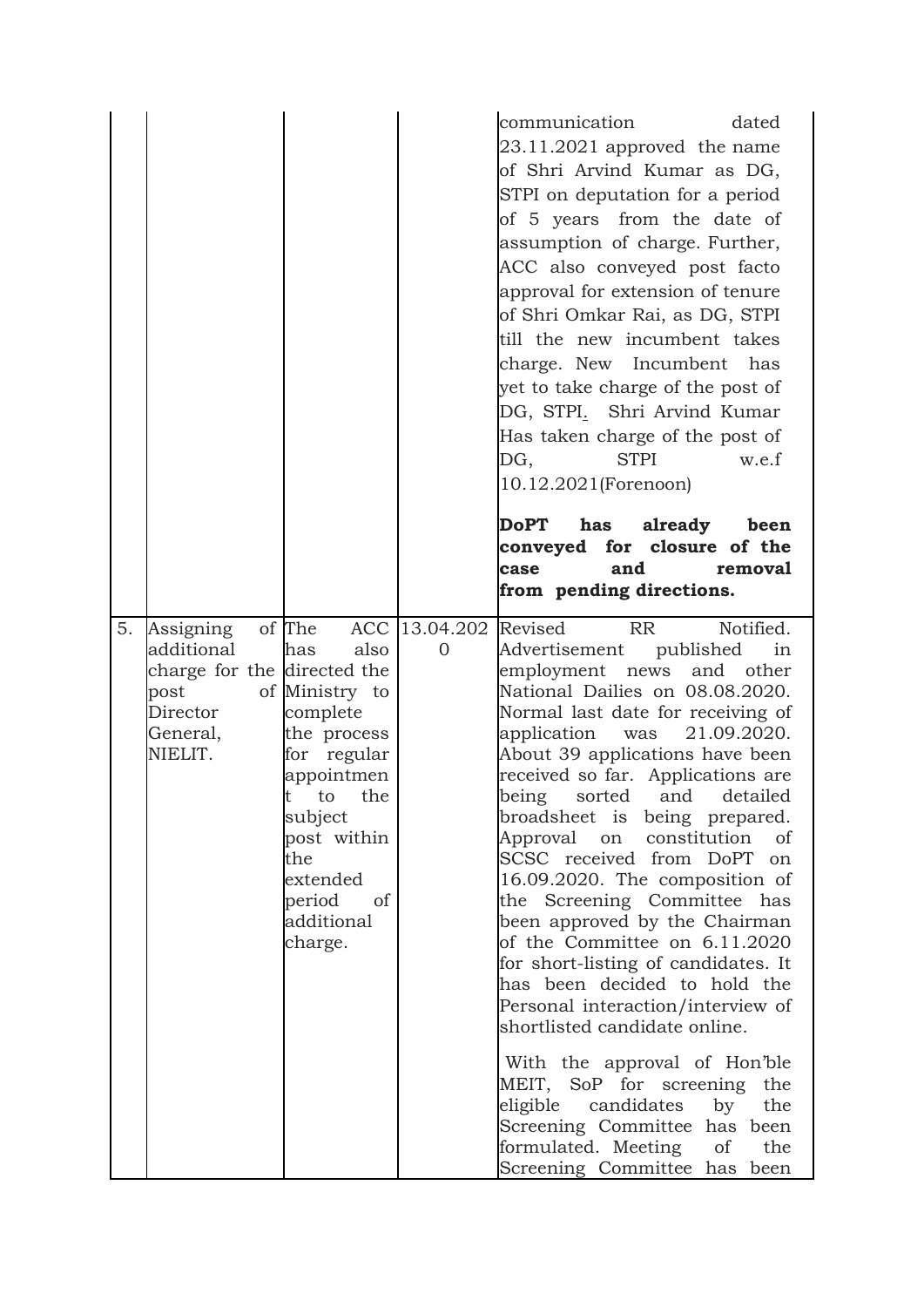| held on 30.3.2021. Meeting of             |
|-------------------------------------------|
| the duly constituted SCSC held            |
| on 20.4.2021. Recommendation              |
| of the SCSC has been submitted            |
| file                                      |
| seeking approval of<br>on<br>MEIT         |
| Hon'ble<br>the<br>on                      |
| recommendation of the SCSC                |
| and also for submitting the               |
| MEIT has<br>proposal to ACC.              |
| approved the recommendation               |
| <b>SCSC</b><br>οf<br>for                  |
| recruitment. Proposal has been            |
| sent to DOPT on 7th July. 2021            |
| for obtaining the approval of             |
| DOPT vide OM dated<br>ACC.                |
| 28.7.2021 has sought comments             |
| of MeitY on the representation            |
| received by them from Shri                |
| Rajeev Ranjan in the matter of            |
| appointment to the post of DG,            |
| NIELIT and requested to submit            |
| the proposal with the approval of         |
| new Minister. Based on the                |
| clarification received from the           |
| various<br>with<br>the                    |
| sources,                                  |
| approval of Secretary, views              |
| of MeitY has been sent to DoPT            |
| on $1.10.21$ along with a copy            |
| SoP<br>desired<br>οf<br>by                |
| DoPT.<br>Approval<br><sub>of</sub><br>new |
| MEIT<br>on the recommendation             |
| SCSC has<br>also<br>οf<br>been            |
| received on 14.10.21. Proposal            |
| been sent to<br>has<br>DoPT<br>on         |
| $20.10.21$ for seeking approval of        |
| ACC. The approval of ACC for              |
| appointment of<br>Shri<br>M.M.            |
| Tripathi as DG, NIELIT has been           |
| received<br>on                            |
| 17.1.2022. Accordingly,<br>ACC            |
| approval has been convened to             |
| NIELIT with the direction<br>to           |
| offer<br>of<br>issue<br>an                |
| appointment. <b>Shri</b><br><b>Madan</b>  |
| Mohan Tripathi has taken                  |
| over the charge of the posts              |
| of<br>DG,<br><b>NIELIT</b><br>on          |
| 31.01.2022.                               |
|                                           |
| <b>DoPT</b><br>has<br>already<br>been     |
| conveyed for closure of the               |